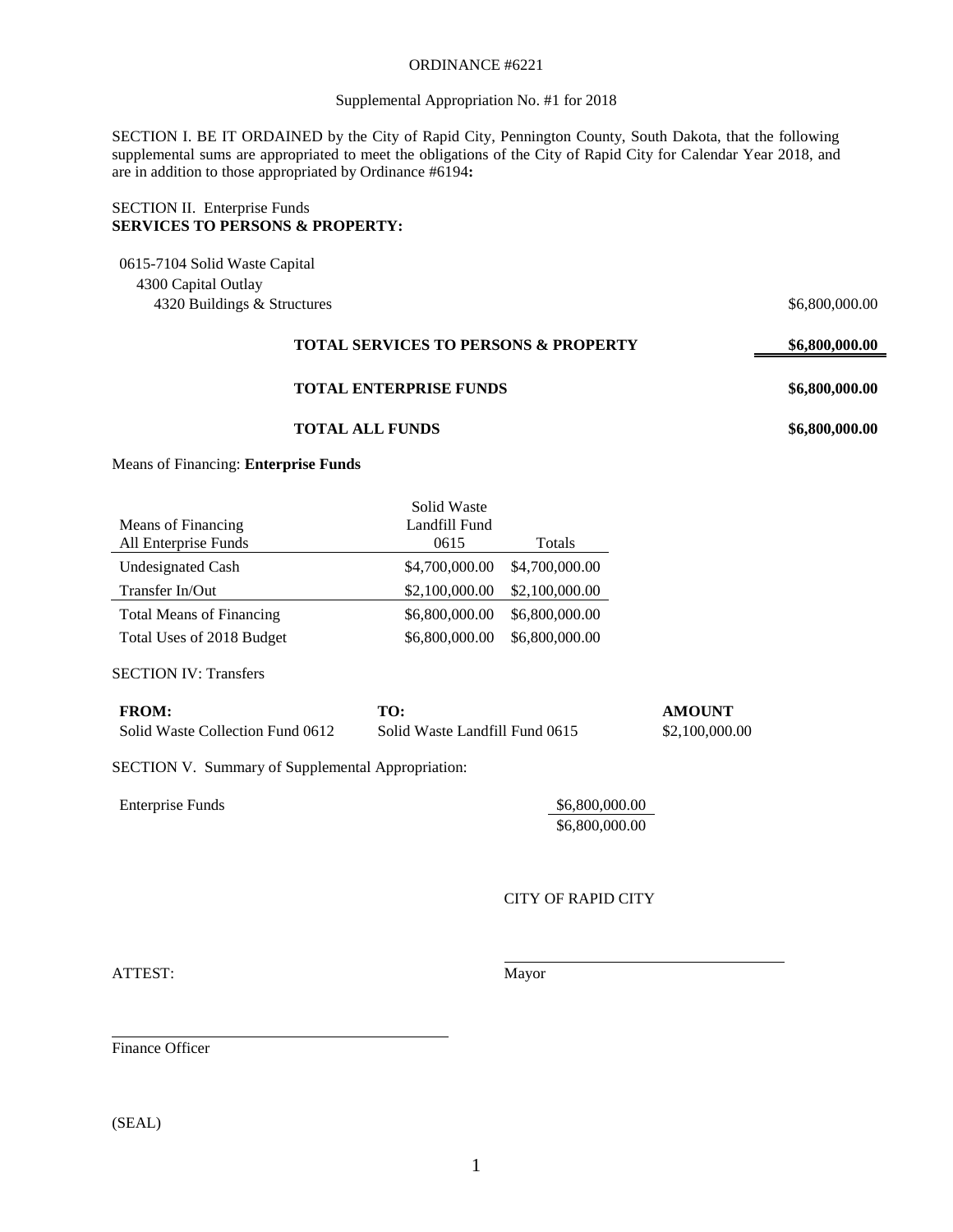Second Reading: February 5, 2018 Published: Effective:

January 16, 2018<br>February 5, 2018